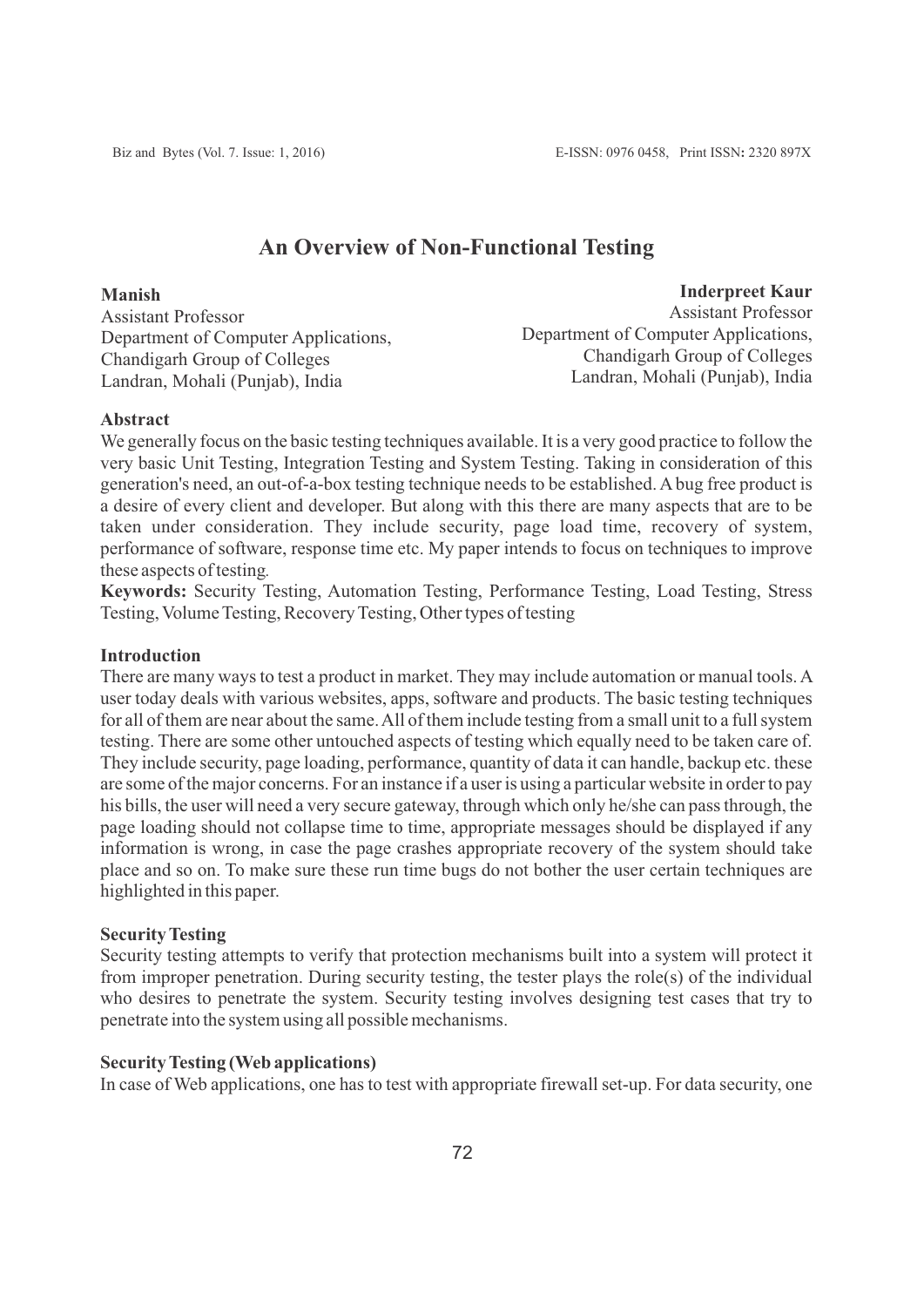has to take into consideration Data Transfer Check-sum, Encryption or use of digital certificates, MD5 hashing on all vulnerable data and database integrity.For user security, encrypted passwords, audit trial logs containing (who, where, why, when and what information), auto log out based on system specification (e.g. 5 minutes of inactivity), display of user information on the UI can be taken care by designing the code programmatic-ally.

#### **Automation Testing**

Automation testing involves automating a manual process already in place that uses a formalized testing process.Test automation in the use of software to control the execution of tests, the comparison of actual outcomes to predicted outcomes, the setting up of test preconditions, and other test control and test reporting functions.Testers are being asked to test more and more code in less and less time. Automation testing is one way to do this, as manual testing is time consuming.Test automation is expensive and it is an addition, not a replacement, to manual testing.

#### **Performance Testing**

Performance testing is designed to test run-time performance of software within the context of an integrated system.Performance testing occurs throughout all phases testing. Even at the unit level, the performance of an individual module is assessed as white-box tests are conducted.However the performance testing is complete when all system elements are fully integrated and the true performance of the system is ascertained as per the customer requirements.

Performance testing for Web Applications:

Performance testing must be an integral part of designing, building, and maintaining web applications.Automated testing tools play a critical role in measuring, predicting, and controlling application performance.

In the most basic terms, the final goal for any Web application set for high-volume use is for users to consistently have

- i) Continuous availability
- ii) Consistent response times even during peak usage times.

Performance testing has five manageable phases:

- i) Architecture validation
- ii) Performance bench marking
- iii) Performance regression
- iv) Performance tuning and acceptance

v) And the continuous performance monitoring necessary to control performance and manage growth.

### **Load testing**

Load testing is used to test if the application works fine with the loads that result from large number of simultaneous users, transactions and to determine whether it can handle peak usage periods. It measures the system's ability to handle varied workload.It is a Process of creating demand on a system or device and measuring its response time page load time, throughput etc.In load testing,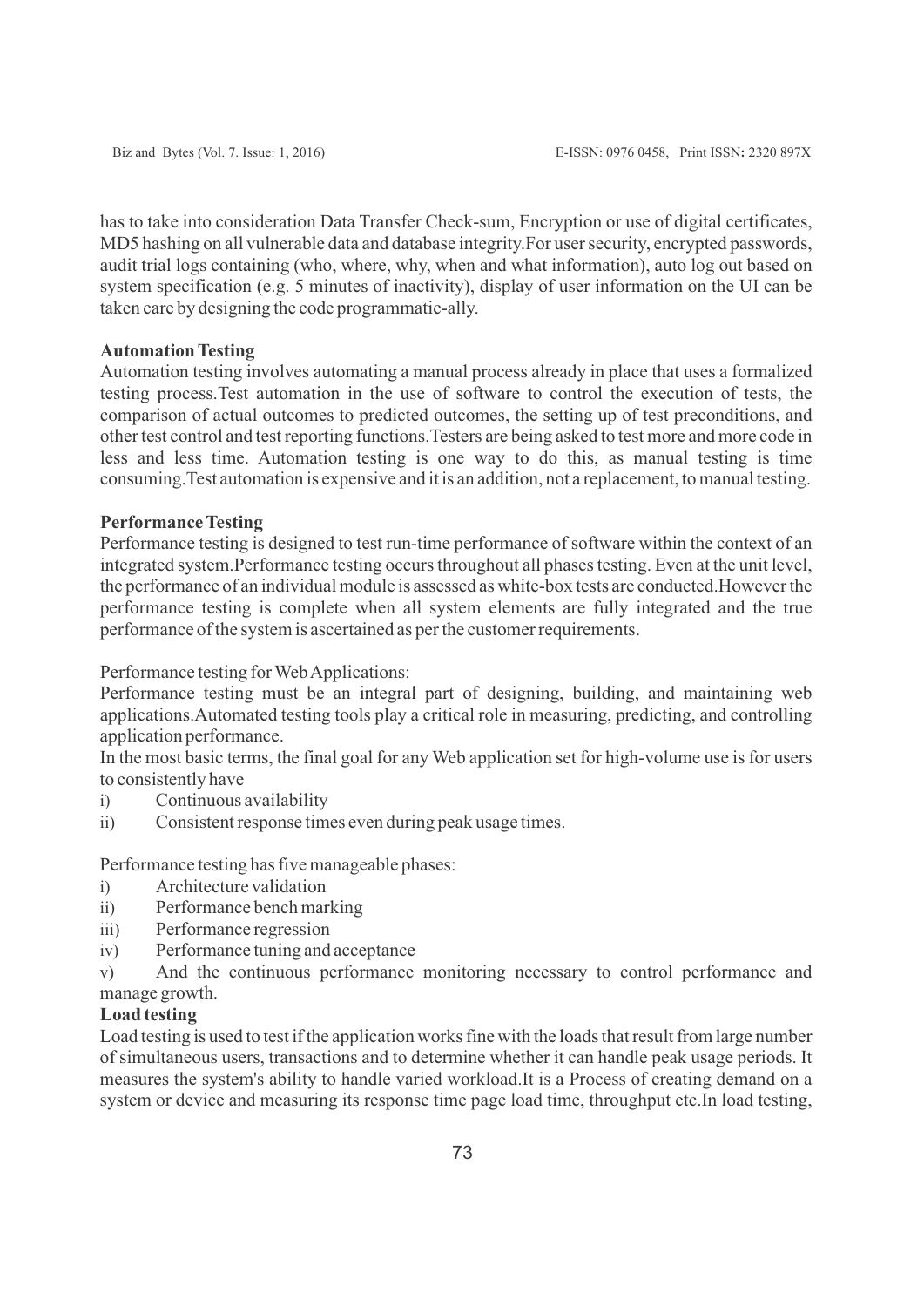the tester attempts to load an aspect of the system to the point of failure – the goal being to determine weak points in the system.The goal of load testing is to ensure that system meets the performance baseline defined during performance testing. Thus when the system has been subjected to the maximum load that it can withstand, the regression test is performed against it and response time is measured.It helps in finding the threshold workload at which the response time will start deteriorating.When the load size approaches a particular threshold, the workload will begin to have an impact on the response time.

### **Stress testing**

Stress tests are designed to confront programs with abnormal situations. Stress testing executes a system in a manner that demand rescues in abnormal quantity, frequency or volume. Test cases may be tailored by keeping some of the following example in view:

- I) Input data rates may be increased by an order of magnitude to determine how input functions will respond.
- ii) Test cases that may cause excessive hunting.
- iii) Test cases that may cause thrashing in a virtual operating system may be designed.
- iv) Test cases that may create disk resident data.
- v) Test cases that require maximum memory or other resources may be executed.

To achieve this, the software is subjected to heavy volumes of data and the behavior is observed.

#### **Stress testing (Web application)**

This refers to testing system functionality while the system is under unusually heavy or peak load; it is similar to the validation testing but is carried out in a "high-stress" environment.This requires some idea about expected load levels of the Web application. One of the criteria for web applications would be number of concurrent users using the application.

#### **Volume Testing:**

Testing is to ensure that the software

i) Can handle the volume of data as specified in the software requirement specification.

ii) Does not crash with heavy volumes of data, but gives an appropriate message and / or makes a clean exit.

To achieve this, the software is subjected to heavy volumes of data and the behavior is observed.Examples:

- i) Acompiler would be fed an absurdly large source program to compile.
- ii) Alinkage editor might be fed a program containing thousands of modules.
- iii) An operating system's job queue would be filled to capacity.

iv) If a software is supposed to handle files spanning multiple volumes, enough data are created to cause the program to switch from one volume to another. As a whole the test cases shall try to test the extreme capabilities of the programs and attempt to break the program so as to establish a sturdy system.

## **Recovery Testing**

In s/w testing, recovery testing in the activity of testing how well the software is able to recover from crashes, hardware failures and other similar problems.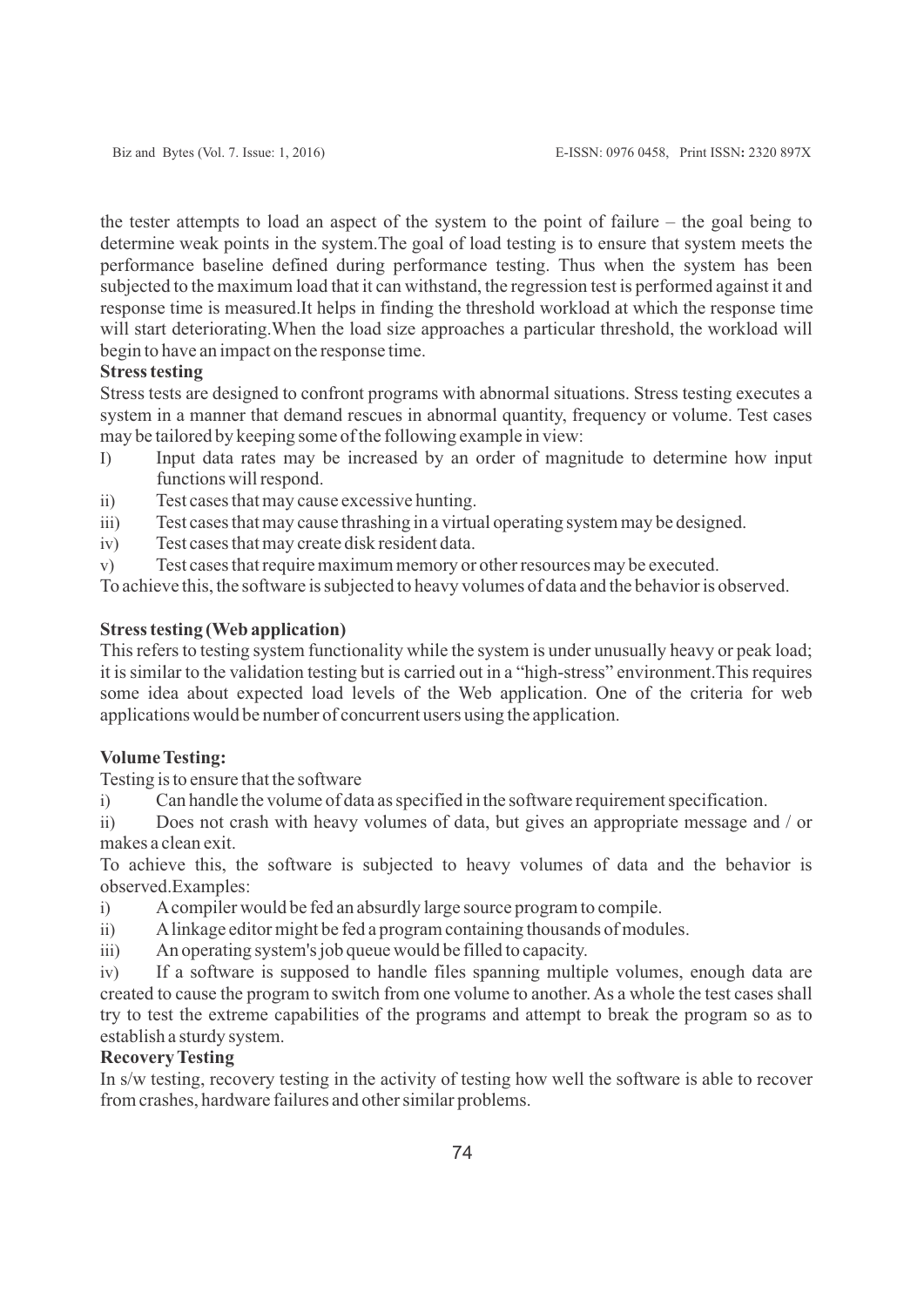· **Mean time to failure:** The average or mean time between initial operation and the first occurrence of a failure or malfunction. In other words, the expected value of system failure time.

· **Mean time between failures:** A statistical measure of reliability, this is calculated to indicate the anticipated average time between failures. The longer the better.

Recovery testing is a system test that forces the software to fail in a variety of ways and verifies that recovery is properly performed.If recovery is automatic (performed by the system itself), reinitialization, check pointing mechanisms, data recovery, and restart are each evaluated for correctness.If recovery requires human intervention, the time required to repair is evaluated to determine whether it is within acceptable limits.

### **Other testing types**

### **Documentation Testing:**

Documentation testing is concerned with the accuracy of the user documentation. This involves

i) Review of the user documentation for accuracy and clarity.

ii) Testing the examples illustrated in the user documentation by preparing test cases on the basis of these examples and testing the system.

Facility Testing:Facility Testing is the determination of whether each facility (or functionality) mentioned in SRS is actually implemented.The objective is to ensure that all the functional requirements as documented in the SRS are accomplished.

Install ability testing:Certain software systems will have complicated procedures for installing the system. For instance, the system generation (sysgen) process in IBM mainframes.The testing of these installation procedures is part of system testing.Proper packaging of application, configuration of various third party software and database parameters settings are some issues important for easy installation. It may not be practical to devise test cases for certain reliability factor.For e.g., if a system has a downtime objective of two hours or less per forty years of operation, then there is no known way of testing this reliability factor.

#### **Procedure Testing:**

If the software forms a part of a large and not completely automated system, the interfaces of the developed software with the other components in the larger system shall be tested.These may include procedures to be followed by:

- I) The human operator
- II) Database administrator
- III) Terminal

These procedures are to be tested as part of system testing.

#### **Reliability Testing**

The various software-testing processes have the goal to test the software reliability. The "Reliability Testing" which is a part of system Testing encompasses the testing of any specific reliability factor that are stated explicitly in the SRS.However, if the reliability factor are stated as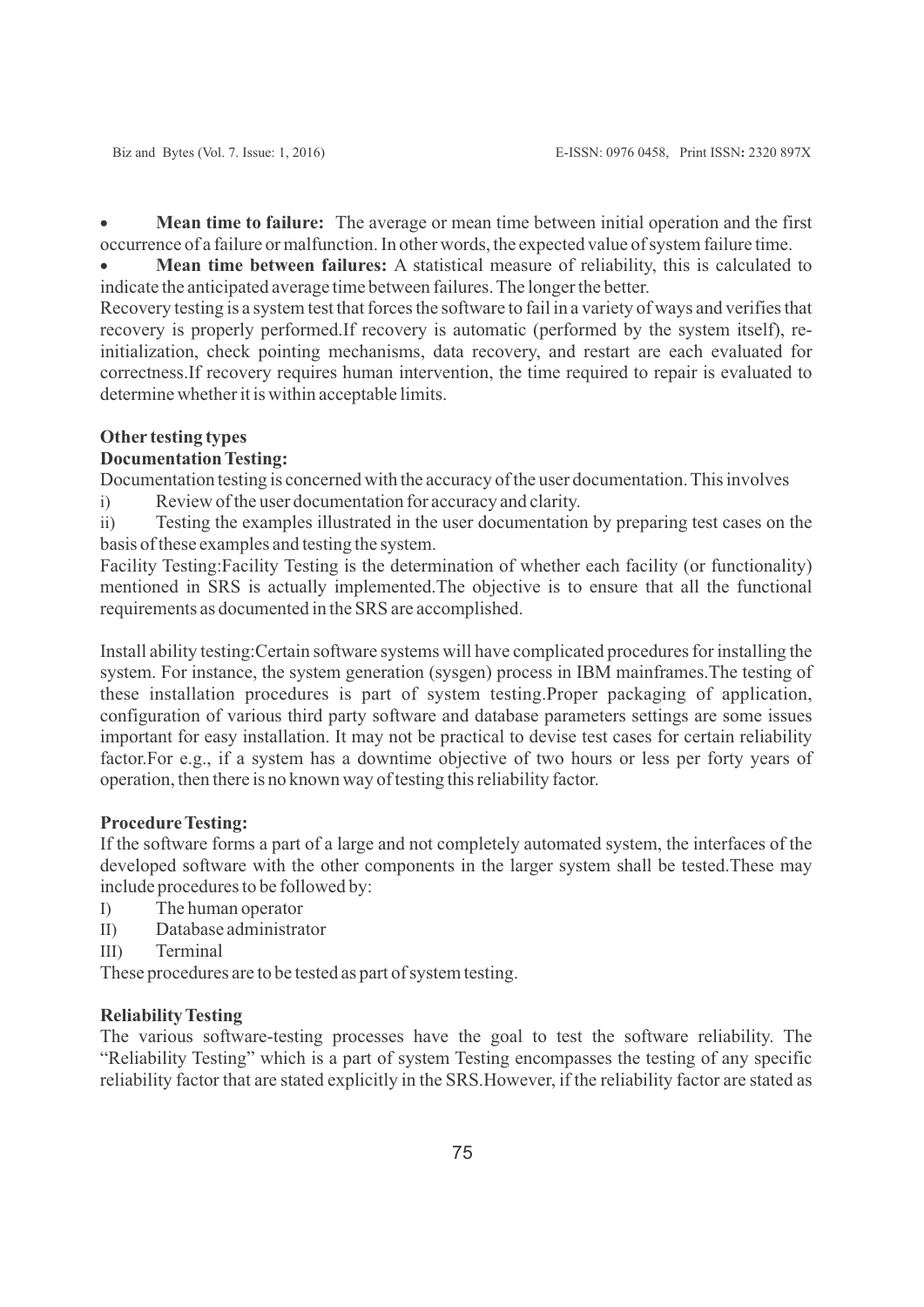say, mean-time-to-failure (MTTF) is 20 hours, it is possible to device test cases using mathematical models.

### **Serviceability Testing**

Serviceability testing covers the serviceability or maintainability characteristics of the software the requirement stated in the SRS may include,

i) Service aids to be provided with the system, e.g., storage-dump programs, diagnostic programs.

ii) The mean time to debug an apparent problem.

iii) The maintenance procedures for the system.

iv) The quality of the internal-logic documentation.

Test cases are to be devised to ensure the coverage of the stated aspects.

### **Storage Testing**

Storage testing is to ensure that the storage requirements are within the specified bounds.

For instance, the amounts of the primary and secondary storage the software requires and the size of temporary files that get created.

### **Link testing (forweb based application)**

This type of testing determines if the site's links to internal and external Web pages are working.

AWeb site with many links to outside sites will need regularly schedule link testing, because web sites come and go and URLs change.Sites with many internal links (such as an enterprise-wide intranet, which may have thousands internal links) may also require frequent link testing.

### **HTMLvalidation (forweb based application)**

The need for this type of testing will be determine by the intended audience, the type of browser(s) expected to be used, whether the site delivers pages based on browser type or targets a common denominator.There should be adherence to the HTML programming guidelines as defined in to qualify.

### **Validation or functional testing (forweb application):**

This is typically a core aspect of testing to determine if the Web site functions correctly as per the requirements specifications.Sites utilizing CGI-based dynamic page generation or databasedriven page generation will often require more extensive validation testing than static-page Web sites.